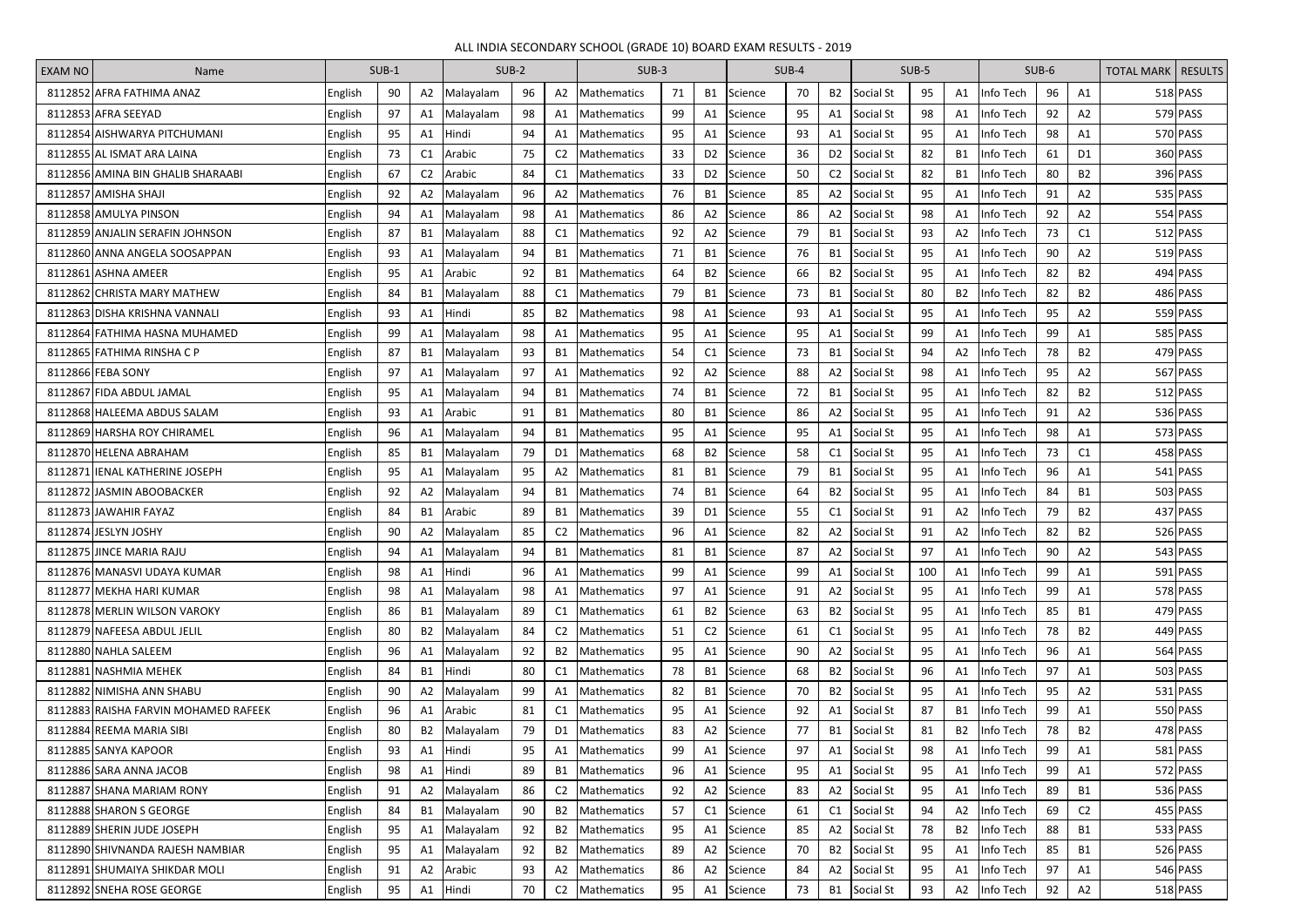## ALL INDIA SECONDARY SCHOOL (GRADE 10) BOARD EXAM RESULTS - 2019

| 8112852 AFRA FATHIMA ANAZ           | English | 90 | A2             | Malayalam    | 96 | A2        | Mathematics                | 71  | <b>B1</b>      | Science | 70 | <b>B2</b>      | Social St                | 95  | A1             | nfo Tech  | 96  | A1             | $518$ PASS |
|-------------------------------------|---------|----|----------------|--------------|----|-----------|----------------------------|-----|----------------|---------|----|----------------|--------------------------|-----|----------------|-----------|-----|----------------|------------|
| 8112893 SNIGDHA P SURESHKUMAR       | English | 95 | A1             | Hindi        | 81 |           | B2   Mathematics           | 95  | A1             | Science | 88 | A2             | Social St                | 97  | A1             | nfo Tech  | 98  | A1             | 554 PASS   |
| 8112894 SOMAIYA AKTER               | English | 92 | A2             | Arabic       | 91 |           | <b>B1</b> Mathematics      | 71  | <b>B1</b>      | Science | 79 | B1             | Social St                | 95  | A1             | nfo Tech  | 96  | A <sub>1</sub> | 524 PASS   |
| 8112895 SREELEKSHMI KISHORE         | English | 99 | A1             | Hindi        | 94 | A1        | Mathematics                | 100 | A1             | Science | 95 | A1             | Social St                | 100 | A1             | nfo Tech  | 100 | A <sub>1</sub> | 588 PASS   |
| 8112896 SUMAYYA ABDUL RAHIM KUNJU   | English | 96 | A <sub>1</sub> | Malayalam    | 94 |           | B1   Mathematics           | 90  | A2             | Science | 74 | B1             | Social St                | 96  | A1             | nfo Tech  | 93  | A2             | 543 PASS   |
| 8112897 SWATHI VIJAY RAO            | English | 80 | <b>B2</b>      | Malayalam    | 80 |           | D1   Mathematics           | 60  | C1             | Science | 69 | <b>B2</b>      | Social St                | 84  | <b>B1</b>      | nfo Tech  | 78  | <b>B2</b>      | $451$ PASS |
| 8112898 THEJALAKSHMI ANIL           | English | 97 | A1             | Malayalam    | 99 |           | A1   Mathematics           | 100 | A1             | Science | 95 | A1             | Social St                | 98  | A1             | nfo Tech  | 98  | A <sub>1</sub> | 587 PASS   |
| 8112899 AAMIL ABDULLA               | English | 73 | C1             | Malayalam    | 84 |           | C2   Mathematics           | 62  | <b>B2</b>      | Science | 58 | C <sub>1</sub> | Social St                | 85  | <b>B1</b>      | nfo Tech  | 73  | C <sub>1</sub> | $435$ PASS |
| 8112900 AARON ALEX                  | English | 82 | <b>B2</b>      | Malayalam    | 81 |           | D1   Mathematics           | 53  | C1             | Science | 69 | <b>B2</b>      | Social St                | 80  | <b>B2</b>      | nfo Tech  | 64  | D <sub>1</sub> | $429$ PASS |
| 8112901 ABDUL AHAD ABDUL KADIR      | English | 94 | A <sub>1</sub> | Arabic       | 93 |           | A2   Mathematics           | 97  | A1             | Science | 85 | A2             | Social St                | 95  | A1             | nfo Tech  | 100 | A <sub>1</sub> | 564 PASS   |
| 8112902 ABHIJIT MANOJ               | English | 83 | <b>B2</b>      | <b>Hindi</b> | 53 | D2        | Mathematics                | 54  | C1             | Science | 64 | B2             | Social St                | 75  | <b>B2</b>      | nfo Tech  | 80  | <b>B2</b>      | 409 PASS   |
| 8112903 ABHINAND ASOKA KUMAR        | English | 87 | <b>B1</b>      | Malayalam    | 86 |           | C2   Mathematics           | 65  | <b>B2</b>      | Science | 63 | <b>B2</b>      | Social St                | 73  | C <sub>1</sub> | nfo Tech  | 71  | C <sub>2</sub> | 445 PASS   |
| 8112904 ABHINJIS                    | English | 89 | A2             | Malayalam    | 81 |           | D1   Mathematics           | 84  | A2             | Science | 76 | B1             | Social St                | 85  | B1             | nfo Tech  | 81  | B2             | 496 PASS   |
| 8112905 AHMED BIN ABDUR RUB ZUBEDI  | English | 86 | <b>B1</b>      | Hindi        | 81 |           | B2   Mathematics           | 90  | A2             | Science | 77 | B1             | Social St                | 97  | A1             | nfo Tech  | 86  | <b>B1</b>      | $517$ PASS |
| 8112906 AKASH SASIKUMAR             | English | 92 | A2             | Hindi        | 89 | <b>B1</b> | Mathematics                | 94  | A1             | Science | 78 | <b>B1</b>      | Social St                | 98  | A1             | nfo Tech  | 79  | <b>B2</b>      | 530 PASS   |
| 8112907 ALAN POULOSE                | English | 88 | A2             | Malayalam    | 87 |           | C1   Mathematics           | 75  | <b>B1</b>      | Science | 84 | A2             | Social St                | 89  | <b>B1</b>      | nfo Tech  | 90  | A2             | $513$ PASS |
| 8112908 ALAN SAJAN JACOB            | English | 83 | B <sub>2</sub> | Malayalam    | 94 |           | B1   Mathematics           | 71  | <b>B1</b>      | Science | 67 | B2             | Social St                | 95  | A1             | nfo Tech  | 81  | <b>B2</b>      | $491$ PASS |
| 8112909 AMAN ZANEER                 | English | 74 | C <sub>1</sub> | Malayalam    | 68 |           | D2   Mathematics           | 58  | C <sub>1</sub> | Science | 57 | C1             | Social St                | 60  | C <sub>2</sub> | nfo Tech  | 65  | D <sub>1</sub> | 382 PASS   |
| 8112910 ANJALO THEOPHINE WILSON     | English | 82 | B <sub>2</sub> | Malayalam    | 74 |           | D2   Mathematics           | 38  | D <sub>1</sub> | Science | 46 | C <sub>2</sub> | Social St                | 77  | <b>B2</b>      | nfo Tech  | 82  | B2             | 399 PASS   |
| 8112911 ARMAAN MOHSIN               | English | 86 | <b>B1</b>      | Malayalam    | 85 |           | C2   Mathematics           | 58  | C <sub>1</sub> | Science | 72 | B1             | Social St                | 75  | B <sub>2</sub> | nfo Tech  | 78  | <b>B2</b>      | 454 PASS   |
| 8112912 ARPAN SUBRAMONY             | English | 82 | <b>B2</b>      | Hindi        | 78 | C1        | Mathematics                | 54  | C <sub>1</sub> | Science | 55 | C1             | Social St                | 91  | A2             | nfo Tech  | 85  | <b>B1</b>      | $445$ PASS |
| 8112913 ASHFAQ MOHAMMED             | English | 90 | A2             | Arabic       | 96 | A1        | <b>Mathematics</b>         | 93  | A2             | Science | 82 | A2             | Social St                | 95  | A1             | nfo Tech  | 95  | A2             | $551$ PASS |
| 8112914 ATHUL AKHILESHAN            | English | 91 | A2             | Malayalam    | 94 |           | B1   Mathematics           | 96  | A <sub>1</sub> | Science | 97 | Α1             | Social St                | 97  | A1             | nfo Tech  | 100 | A <sub>1</sub> | 575 PASS   |
| 8112915 AZIN SALIM                  | English | 80 | <b>B2</b>      | Malayalam    | 67 |           | D <sub>2</sub> Mathematics | 40  | D <sub>1</sub> | Science | 45 | C <sub>2</sub> | Social St                | 74  | <b>B2</b>      | nfo Tech  | 71  | C <sub>2</sub> | 377 PASS   |
| 8112916 BASIL ROY                   | English | 89 | A2             | Hindi        | 84 |           | B2 Mathematics             | 95  | A1             | Science | 85 | A2             | Social St                | 95  | A1             | Info Tech | 100 | A1             | 548 PASS   |
| 8112917 BENNO GHEEVARGHESE TIBEN    | English | 83 | <b>B2</b>      | Malayalam    | 74 |           | D2 Mathematics             | 80  | <b>B1</b>      | Science | 82 | A2             | Social St                | 95  | A1             | Info Tech | 92  | A2             | 506 PASS   |
| 8112918 DEEPHAK KUMARAN             | English | 82 | <b>B2</b>      | Hindi        | 59 |           | D1 Mathematics             | 55  | C1             | Science | 50 | C <sub>2</sub> | Social St                | 84  | <b>B1</b>      | Info Tech | 70  | C <sub>2</sub> | 400 PASS   |
| 8112919 EBEN ABRAHAM SHAJI          | English | 93 | A1             | Malayalam    | 90 |           | B2 Mathematics             | 83  | A2             | Science | 80 | <b>B1</b>      | Social St                | 98  | A1             | nfo Tech  | 84  | <b>B1</b>      | 528 PASS   |
| 8112920 FADIL FAISAL                | English | 76 | C <sub>1</sub> | Malayalam    | 63 |           | D2 Mathematics             | 54  | C1             | Science | 50 | C <sub>2</sub> | Social St                | 62  | C <sub>2</sub> | nfo Tech  | 70  | C <sub>2</sub> | 375 PASS   |
| 8112921 FARHAN FAROOQUE             | English | 88 | A2             | Malayalam    | 73 |           | D2   Mathematics           | 90  | A2             | Science | 90 | A2             | Social St                | 97  | A1             | Info Tech | 95  | A <sub>2</sub> | 533 PASS   |
| 8112922 FEZIN KARUVEETINGAL FAIZAL  | English | 79 | <b>B2</b>      | Malayalam    | 63 |           | D2 Mathematics             | 71  | <b>B1</b>      | Science | 58 | C1             | Social St                | 85  | <b>B1</b>      | nfo Tech  | 86  | <b>B1</b>      | 442 PASS   |
| 8112923 GOKHUL SHYAM                | English | 84 | <b>B1</b>      | Malayalam    | 63 |           | D2   Mathematics           | 52  | C1             | Science | 49 | C <sub>2</sub> | Social St                | 84  | <b>B1</b>      | nfo Tech  | 79  | B2             | $411$ PASS |
| 8112924 HAFIZ HANEEFA               | English | 86 | <b>B1</b>      | Arabic       | 96 |           | A1   Mathematics           | 87  | A2             | Science | 82 | A2             | Social St                | 83  | <b>B1</b>      | nfo Tech  | 94  | A2             | 528 PASS   |
| 8112925 HASSAN MUHAMMAD RAFIQ       | English | 77 | C <sub>1</sub> | Arabic       | 69 |           | D1 Mathematics             | 65  | <b>B2</b>      | Science | 38 |                | D1 Social St             | 65  | C1             | Info Tech | 69  | C <sub>2</sub> | 383 PASS   |
| 8112926 IMTIYAZ AHMED               | English | 75 | C <sub>1</sub> | Arabic       | 91 |           | B1   Mathematics           | 49  | C <sub>2</sub> | Science | 33 |                | D <sub>2</sub> Social St | 73  | C1             | Info Tech | 72  | C1             | 393 PASS   |
| 8112927 KAMIL LATHEEF               | English | 86 | <b>B1</b>      | Malayalam    | 60 |           | D2   Mathematics           | 58  | C1             | Science | 68 |                | B <sub>2</sub> Social St | 73  | C1             | Info Tech | 78  | <b>B2</b>      | 423 PASS   |
| 8112928 MERLE JOHN THOMAS           | English | 89 | A <sub>2</sub> | Malayalam    | 74 |           | D2 Mathematics             | 85  | A2             | Science | 72 |                | B1 Social St             | 93  | A2             | Info Tech | 95  | A2             | 508 PASS   |
| 8112929 MILAN ABRAHAM THOMAS        | English | 97 | A <sub>1</sub> | Hindi        | 67 |           | D1 Mathematics             | 95  | A1             | Science | 89 |                | A2 Social St             | 98  | A1             | Info Tech | 100 | A1             | 546 PASS   |
| 8112930 MOHAMED AMEEN KALLIPARAMBIL | English | 96 | A1             | Malayalam    | 81 |           | D1   Mathematics           | 81  | <b>B1</b>      | Science | 91 |                | A2 Social St             | 95  | A1             | Info Tech | 98  | A <sub>1</sub> | 542 PASS   |
| 8112931 MOHAMED IRFAN               | English | 82 | <b>B2</b>      | Malayalam    | 74 |           | D2   Mathematics           | 78  | <b>B1</b>      | Science | 48 | C2             | Social St                | 85  | B1             | Info Tech | 66  | C <sub>2</sub> | 433 PASS   |
| 8112932 MOHAMMAD AMAAN              | English | 92 | A2             | Hindi        | 60 |           | D1   Mathematics           | 57  | C1             | Science | 60 | C1             | Social St                | 92  | A2             | Info Tech | 90  | A2             | 451 PASS   |
| 8112933 MOHAMMED ASAD               | English | 85 |                | B1 Arabic    | 86 |           | B2 Mathematics             | 60  | C1             | Science | 54 | C1             | Social St                | 68  | C1             | Info Tech | 94  | A2             | 447 PASS   |